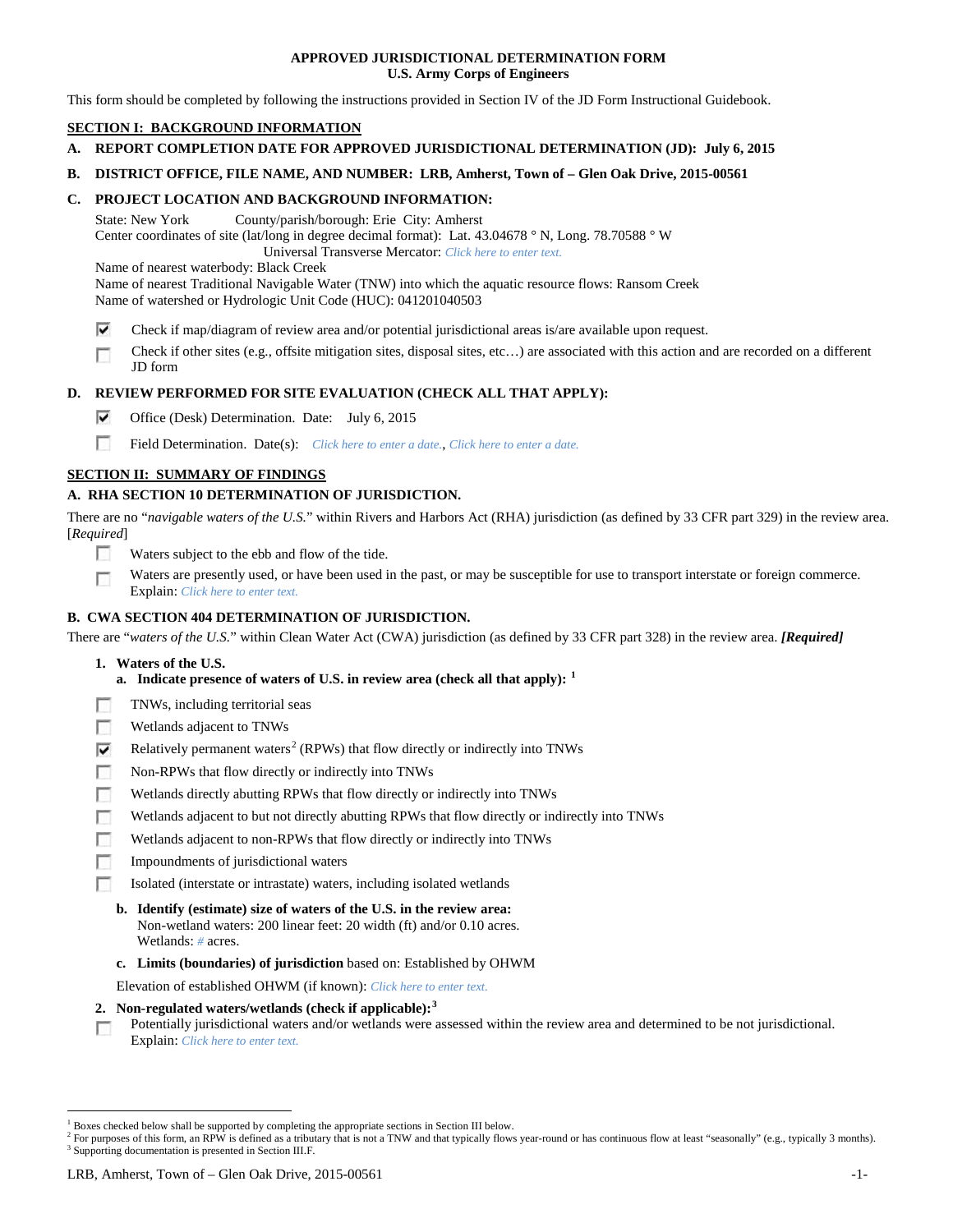# **SECTION III: CWA ANALYSIS**

### **A. TNWs AND WETLANDS ADJACENT TO TNWs**

**The agencies will assert jurisdiction over TNWs and wetlands adjacent to TNWs. If the aquatic resource is a TNW, complete Section III.A.1 and Section III.D.1. only; if the aquatic resource is a wetland adjacent to a TNW, complete Sections III.A.1 and 2 and Section III.D.1.; otherwise, see Section III.B below**.

- **1. TNW**  Identify TNW: *Click here to enter text.*
	- Summarize rationale supporting determination: *Click here to enter text.*
- **2. Wetland adjacent to TNW** Summarize rationale supporting conclusion that wetland is "adjacent": *Click here to enter text.*

## **B. CHARACTERISTICS OF TRIBUTARY (THAT IS NOT A TNW) AND ITS ADJACENT WETLANDS (IF ANY):**

**This section summarizes information regarding characteristics of the tributary and its adjacent wetlands, if any, and it helps determine whether or not the standards for jurisdiction established under Rapanos have been met.** 

**The agencies will assert jurisdiction over non-navigable tributaries of TNWs where the tributaries are "relatively permanent waters" (RPWs), i.e. tributaries that typically flow year-round or have continuous flow at least seasonally (e.g., typically 3 months). A wetland that directly abuts an RPW is also jurisdictional. If the aquatic resource is not a TNW, but has year-round (perennial) flow, skip to Section III.D.2. If the aquatic resource is a wetland directly abutting a tributary with perennial flow, skip to Section III.D.4.**

**A wetland that is adjacent to but that does not directly abut an RPW requires a significant nexus evaluation. Corps districts and EPA regions will include in the record any available information that documents the existence of a significant nexus between a relatively permanent tributary that is not perennial (and its adjacent wetlands if any) and a traditional navigable water, even though a significant nexus finding is not required as a matter of law.**

**If the waterbody[4](#page-1-0) is not an RPW, or a wetland directly abutting an RPW, a JD will require additional data to determine if the waterbody has a significant nexus with a TNW. If the tributary has adjacent wetlands, the significant nexus evaluation must consider the tributary in combination with all of its adjacent wetlands. This significant nexus evaluation that combines, for analytical purposes, the tributary and all of its adjacent wetlands is used whether the review area identified in the JD request is the tributary, or its adjacent wetlands, or both. If the JD covers a tributary with adjacent wetlands, complete Section III.B.1 for the tributary, Section III.B.2 for any onsite wetlands, and Section III.B.3 for all wetlands adjacent to that tributary, both onsite and offsite. The determination whether a significant nexus exists is determined in Section III.C below.**

**1. Characteristics of non-TNWs that flow directly or indirectly into TNW**

**(i) General Area Conditions:**

Watershed size: *# Choose an item.* Drainage area: *# Choose an item.*

Average annual rainfall: *#* inches Average annual snowfall: *#* inches

#### **(ii) Physical Characteristics:**

- (a) Relationship with TNW:
	- Tributary flows directly into TNW.

n Tributary flows through *Choose an item.* tributaries before entering TNW.

Project waters are *Choose an item.* river miles from TNW. Project waters are *Choose an item.* river miles from RPW. Project waters are *Choose an item.* aerial (straight) miles from TNW. Project waters are *Choose an item.* aerial (straight) miles from RPW. Project waters cross or serve as state boundaries. Explain: *Click here to enter text.*

Identify flow route to TNW<sup>[5](#page-1-1)</sup>: *Click here to enter text.* Tributary stream order, if known: *Click here to enter text.*

(b) General Tributary Characteristics (check all that apply):

**Tributary** is: Natural

- Artificial (man-made). Explain: *Click here to enter text.*
- Manipulated (man-altered). Explain: *Click here to enter text.*

<span id="page-1-1"></span><span id="page-1-0"></span> $4$  Note that the Instructional Guidebook contains additional information regarding swales, ditches, washes, and erosional features generally and in the arid West.<br> $5$  Flow route can be described by identifying, e.g., tri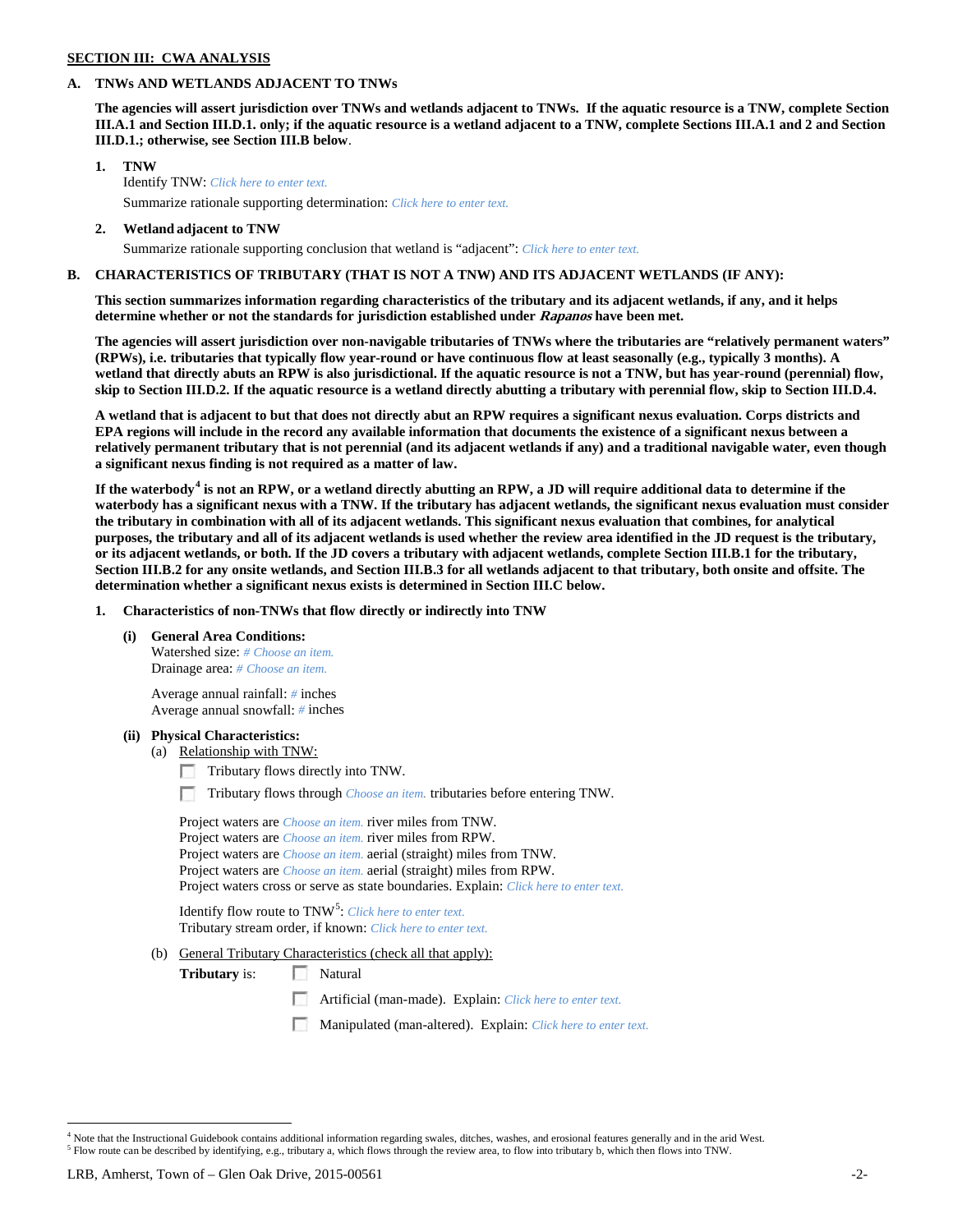|                                                                                                                                                                                                                                                                                                                     | Tributary properties with respect to top of bank (estimate):<br>Average width: # feet<br>Average depth: # feet<br>Average side slopes: Choose an item.                                                                                                                              |                                                                                                                                                                                                                                                                                                                                                                                                                                                             |          |                                                     |                  |                           |  |                                                                                                                                                                                                                      |  |
|---------------------------------------------------------------------------------------------------------------------------------------------------------------------------------------------------------------------------------------------------------------------------------------------------------------------|-------------------------------------------------------------------------------------------------------------------------------------------------------------------------------------------------------------------------------------------------------------------------------------|-------------------------------------------------------------------------------------------------------------------------------------------------------------------------------------------------------------------------------------------------------------------------------------------------------------------------------------------------------------------------------------------------------------------------------------------------------------|----------|-----------------------------------------------------|------------------|---------------------------|--|----------------------------------------------------------------------------------------------------------------------------------------------------------------------------------------------------------------------|--|
|                                                                                                                                                                                                                                                                                                                     | Primary tributary substrate composition (check all that apply):                                                                                                                                                                                                                     |                                                                                                                                                                                                                                                                                                                                                                                                                                                             |          |                                                     |                  |                           |  |                                                                                                                                                                                                                      |  |
|                                                                                                                                                                                                                                                                                                                     |                                                                                                                                                                                                                                                                                     | <b>Silts</b>                                                                                                                                                                                                                                                                                                                                                                                                                                                |          | Sands                                               |                  |                           |  | Concrete                                                                                                                                                                                                             |  |
|                                                                                                                                                                                                                                                                                                                     |                                                                                                                                                                                                                                                                                     | Cobbles                                                                                                                                                                                                                                                                                                                                                                                                                                                     | <b>I</b> | Gravel                                              |                  |                           |  | Muck                                                                                                                                                                                                                 |  |
|                                                                                                                                                                                                                                                                                                                     |                                                                                                                                                                                                                                                                                     | Bedrock                                                                                                                                                                                                                                                                                                                                                                                                                                                     | n        | Vegetation. Type/% cover: Click here to enter text. |                  |                           |  |                                                                                                                                                                                                                      |  |
|                                                                                                                                                                                                                                                                                                                     |                                                                                                                                                                                                                                                                                     | Other. Explain: Click here to enter text.                                                                                                                                                                                                                                                                                                                                                                                                                   |          |                                                     |                  |                           |  |                                                                                                                                                                                                                      |  |
|                                                                                                                                                                                                                                                                                                                     | Tributary condition/stability [e.g., highly eroding, sloughing banks]. Explain: Click here to enter text.<br>Presence of run/riffle/pool complexes. Explain: Click here to enter text.<br>Tributary geometry: Choose an item.<br>Tributary gradient (approximate average slope): #% |                                                                                                                                                                                                                                                                                                                                                                                                                                                             |          |                                                     |                  |                           |  |                                                                                                                                                                                                                      |  |
| (c)                                                                                                                                                                                                                                                                                                                 | Flow:<br>Tributary provides for: Choose an item.<br>Estimate average number of flow events in review area/year: Choose an item.<br>Describe flow regime: Click here to enter text.<br>Other information on duration and volume: Click here to enter text.                           |                                                                                                                                                                                                                                                                                                                                                                                                                                                             |          |                                                     |                  |                           |  |                                                                                                                                                                                                                      |  |
|                                                                                                                                                                                                                                                                                                                     |                                                                                                                                                                                                                                                                                     | Surface flow is: <i>Choose an item.</i> Characteristics: <i>Click here to enter text.</i>                                                                                                                                                                                                                                                                                                                                                                   |          |                                                     |                  |                           |  |                                                                                                                                                                                                                      |  |
|                                                                                                                                                                                                                                                                                                                     | Subsurface flow: Choose an item. Explain findings: Click here to enter text.<br>Dye (or other) test performed: Click here to enter text.                                                                                                                                            |                                                                                                                                                                                                                                                                                                                                                                                                                                                             |          |                                                     |                  |                           |  |                                                                                                                                                                                                                      |  |
|                                                                                                                                                                                                                                                                                                                     |                                                                                                                                                                                                                                                                                     | Tributary has (check all that apply):<br>$\Box$ Bed and banks<br>$\Box$ OHWM <sup>6</sup> (check all indicators that apply):<br>$\Box$ clear, natural line impressed on the bank $\Box$<br>changes in the character of soil<br>shelving<br>leaf litter disturbed or washed away<br>sediment deposition<br>water staining<br>$\Box$<br>other (list): Click here to enter text.<br>$\Box$ Discontinuous OHWM. <sup>7</sup> Explain: Click here to enter text. |          | vegetation matted down, bent, or absent $\Box$      | L.<br><b>COL</b> | sediment sorting<br>scour |  | the presence of litter and debris<br>destruction of terrestrial vegetation<br>the presence of wrack line<br>multiple observed or predicted flow events<br>abrupt change in plant community Click here to enter text. |  |
| If factors other than the OHWM were used to determine lateral extent of CWA jurisdiction (check all that apply):<br>High Tide Line indicated by:<br>Mean High Water Mark indicated by:<br>survey to available datum;<br>oil or scum line along shore objects<br>$\sim$<br>fine shell or debris deposits (foreshore) |                                                                                                                                                                                                                                                                                     |                                                                                                                                                                                                                                                                                                                                                                                                                                                             |          |                                                     |                  |                           |  |                                                                                                                                                                                                                      |  |
|                                                                                                                                                                                                                                                                                                                     |                                                                                                                                                                                                                                                                                     | physical markings/characteristics<br>tidal gauges<br>other (list): Click here to enter text.<br><b>Taratta</b>                                                                                                                                                                                                                                                                                                                                              |          |                                                     | $\mathbb{R}$     | physical markings;        |  | vegetation lines/changes in vegetation types.                                                                                                                                                                        |  |
|                                                                                                                                                                                                                                                                                                                     |                                                                                                                                                                                                                                                                                     | <b>Chemical Characteristics:</b>                                                                                                                                                                                                                                                                                                                                                                                                                            |          |                                                     |                  |                           |  |                                                                                                                                                                                                                      |  |
|                                                                                                                                                                                                                                                                                                                     |                                                                                                                                                                                                                                                                                     | Explain: Click here to enter text.                                                                                                                                                                                                                                                                                                                                                                                                                          |          |                                                     |                  |                           |  | Characterize tributary (e.g., water color is clear, discolored, oily film; water quality; general watershed characteristics, etc.).                                                                                  |  |

Identify specific pollutants, if known: *Click here to enter text.*

**(iii)** 

<span id="page-2-1"></span><span id="page-2-0"></span> <sup>6</sup> <sup>6</sup>A natural or man-made discontinuity in the OHWM does not necessarily sever jurisdiction (e.g., where the stream temporarily flows underground, or where the OHWM has been removed by development or agricultural practices). Where there is a break in the OHWM that is unrelated to the waterbody's flow regime (e.g., flow over a rock outcrop or through a culvert), the agencies will look for indicators of flow above and below the break. 7 Ibid.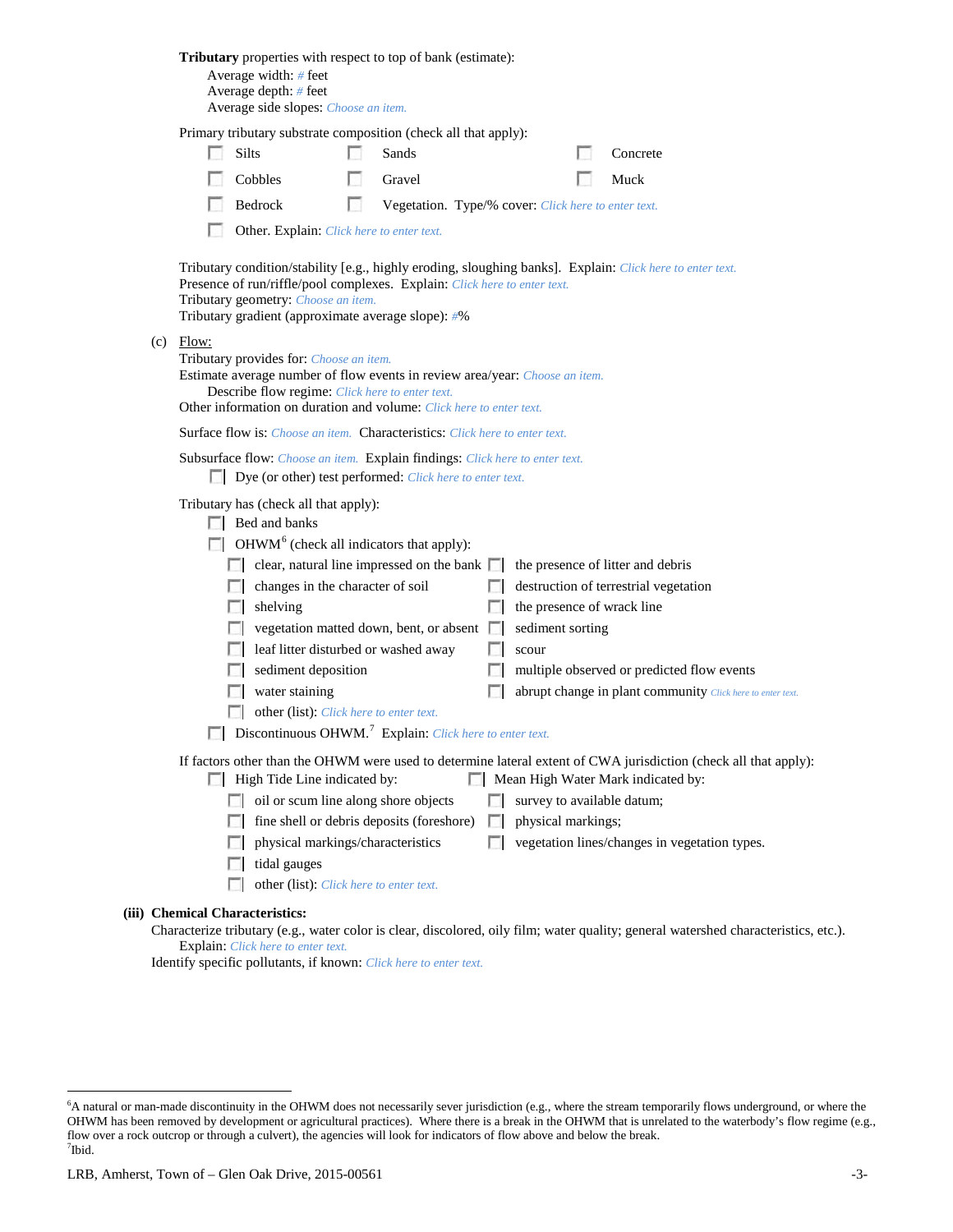## **(iv) Biological Characteristics. Channel supports (check all that apply):**

- Riparian corridor. Characteristics (type, average width): *Click here to enter text.*
- Wetland fringe. Characteristics: *Click here to enter text.*
- Habitat for:
	- Federally Listed species. Explain findings: *Click here to enter text.*
	- Fish/spawn areas. Explain findings: *Click here to enter text.*
	- Other environmentally-sensitive species. Explain findings: *Click here to enter text.*
	- **1999** Aquatic/wildlife diversity. Explain findings: *Click here to enter text.*

#### **2. Characteristics of wetlands adjacent to non-TNW that flow directly or indirectly into TNW**

### **(i) Physical Characteristics:**

- (a) General Wetland Characteristics:
	- Properties:

Wetland size: *#* acres Wetland type. Explain: *Click here to enter text.*

Wetland quality. Explain: *Click here to enter text.*

Project wetlands cross or serve as state boundaries. Explain: *Click here to enter text.*

(b) General Flow Relationship with Non-TNW: Flow is: *Choose an item.* Explain: *Click here to enter text.*

Surface flow is: *Choose an item.* Characteristics: *Click here to enter text.*

Subsurface flow: *Choose an item.* Explain findings: *Click here to enter text.*

Dye (or other) test performed: *Click here to enter text.*

### (c) Wetland Adjacency Determination with Non-TNW:

- $\Box$  Directly abutting
- Not directly abutting
	- 100 Discrete wetland hydrologic connection. Explain: *Click here to enter text.*
	- Ecological connection. Explain: *Click here to enter text.* **The Contract of the Contract of the Contract of the Contract of the Contract of the Contract of the Contract of the Contract of the Contract of the Contract of the Contract of the Contract of the Contract of the Contract**
	- **The Contract of the Contract of the Contract of the Contract of the Contract of the Contract of the Contract of the Contract of the Contract of the Contract of the Contract of the Contract of the Contract of the Contract** Separated by berm/barrier. Explain: *Click here to enter text.*
- (d) Proximity (Relationship) to TNW

Project wetlands are *Choose an item.* river miles from TNW. Project waters are *Choose an item.* aerial (straight) miles from TNW. Flow is from: *Choose an item.* Estimate approximate location of wetland as within the *Choose an item.* floodplain.

#### **(ii) Chemical Characteristics:**

Characterize wetland system (e.g., water color is clear, brown, oil film on surface; water quality; general watershed characteristics; etc.). Explain: *Click here to enter text.*

Identify specific pollutants, if known: *Click here to enter text.*

### **(iii) Biological Characteristics. Wetland supports (check all that apply):**

- Riparian buffer. Characteristics (type, average width): *Click here to enter text.*
- Vegetation type/percent cover. Explain: *Click here to enter text.*
- **Habitat for:** 
	- Federally Listed species. Explain findings: *Click here to enter text*.
	- Fish/spawn areas. Explain findings: *Click here to enter text.*
	- Other environmentally-sensitive species. Explain findings: *Click here to enter text.*
	- Aquatic/wildlife diversity. Explain findings: *Click here to enter text.*

### **3. Characteristics of all wetlands adjacent to the tributary (if any)**

All wetland(s) being considered in the cumulative analysis: *Choose an item.* Approximately (*#*) acres in total are being considered in the cumulative analysis.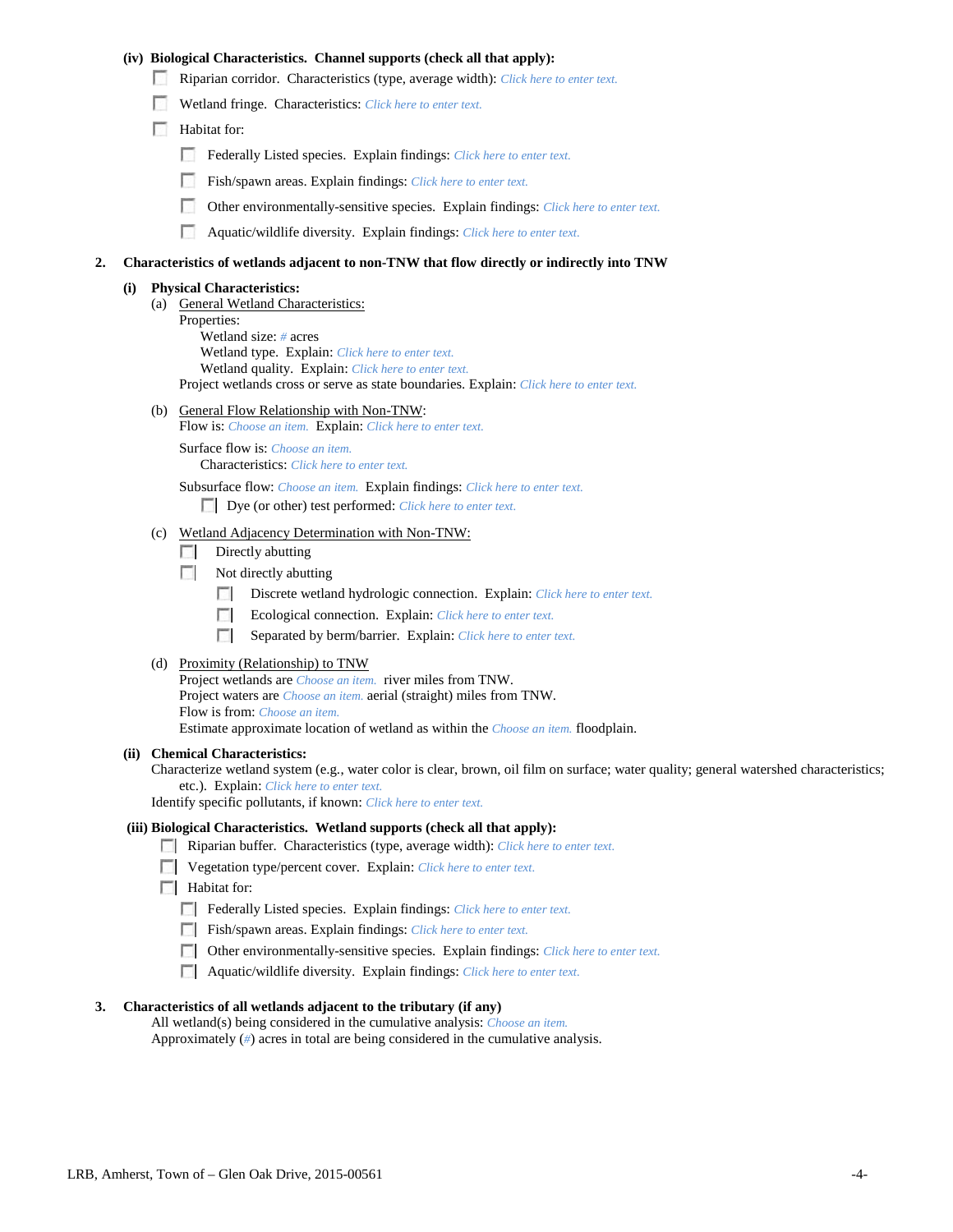For each wetland, specify the following:

| Directly abuts? $(Y/N)$ | Size (in acres) | Directly abuts? $(Y/N)$ | Size (in acres) |
|-------------------------|-----------------|-------------------------|-----------------|
| Y/N                     |                 |                         |                 |
| Y/N                     |                 | Y/N                     |                 |
| Y/N                     |                 | Y/N                     |                 |
| Y/N                     |                 | Y/N                     |                 |

Summarize overall biological, chemical and physical functions being performed: *Click here to enter text.*

## **C. SIGNIFICANT NEXUS DETERMINATION**

**A significant nexus analysis will assess the flow characteristics and functions of the tributary itself and the functions performed by any wetlands adjacent to the tributary to determine if they significantly affect the chemical, physical, and biological integrity of a TNW. For each of the following situations, a significant nexus exists if the tributary, in combination with all of its adjacent wetlands, has more than a speculative or insubstantial effect on the chemical, physical and/or biological integrity of a TNW. Considerations when evaluating significant nexus include, but are not limited to the volume, duration, and frequency of the flow of water in the tributary and its proximity to a TNW, and the functions performed by the tributary and all its adjacent wetlands. It is not appropriate to determine significant nexus based solely on any specific threshold of distance (e.g. between a tributary and its adjacent wetland or between a tributary and the TNW). Similarly, the fact an adjacent wetland lies within or outside of a floodplain is not solely determinative of significant nexus.** 

### **Draw connections between the features documented and the effects on the TNW, as identified in the** *Rapanos* **Guidance and discussed in the Instructional Guidebook. Factors to consider include, for example:**

- Does the tributary, in combination with its adjacent wetlands (if any), have the capacity to carry pollutants or flood waters to TNWs, or to reduce the amount of pollutants or flood waters reaching a TNW?
- Does the tributary, in combination with its adjacent wetlands (if any), provide habitat and lifecycle support functions for fish and other species, such as feeding, nesting, spawning, or rearing young for species that are present in the TNW?
- Does the tributary, in combination with its adjacent wetlands (if any), have the capacity to transfer nutrients and organic carbon that support downstream foodwebs?
- Does the tributary, in combination with its adjacent wetlands (if any), have other relationships to the physical, chemical, or biological integrity of the TNW?

### *Note: the above list of considerations is not inclusive and other functions observed or known to occur should be documented below:*

- **1. Significant nexus findings for non-RPW that has no adjacent wetlands and flows directly or indirectly into TNWs.** Explain findings of presence or absence of significant nexus below, based on the tributary itself, then go to Section III.D: *Click here to enter text.*
- **2. Significant nexus findings for non-RPW and its adjacent wetlands, where the non-RPW flows directly or indirectly into TNWs.**  Explain findings of presence or absence of significant nexus below, based on the tributary in combination with all of its adjacent wetlands, then go to Section III.D: *Click here to enter text.*
- **3. Significant nexus findings for wetlands adjacent to an RPW but that do not directly abut the RPW.** Explain findings of presence or absence of significant nexus below, based on the tributary in combination with all of its adjacent wetlands, then go to Section III.D: *Click here to enter text.*

# **D. DETERMINATIONS OF JURISDICTIONAL FINDINGS. THE SUBJECT WATERS/WETLANDS ARE (CHECK ALL THAT APPLY):**

- **1. TNWs and Adjacent Wetlands.** Check all that apply and provide size estimates in review area:
	- TNWs: *#* linear feet *#* width (ft), Or, *#* acres.
	- **Wetlands adjacent to TNWs: # acres.**

## **2. RPWs that flow directly or indirectly into TNWs.**

- $\nabla$  Tributaries of TNWs where tributaries typically flow year-round are jurisdictional. Provide data and rationale indicating that tributary is perennial: Tributary is shown as a broken blue line on the USGS quadrangle map, however, the submitted photographs clearly show a wide  $(\sim 20')$  channel with approximately 1 foot of depth, even in winter conditions. Based upon the climate and general river morphology of this region, it appears that the stream runs year-round.
- Tributaries of TNW where tributaries have continuous flow "seasonally" (e.g., typically three months each year) are jurisdictional. Data supporting this conclusion is provided at Section III.B. Provide rationale indicating that tributary flows seasonally: *Click here to enter text.*.

Provide estimates for jurisdictional waters in the review area (check all that apply):

- $\triangledown$  Tributary waters: 200 linear feet 20 width (ft).
- Other non-wetland waters: *#* acres. Identify type(s) of waters: *Click here to enter text.*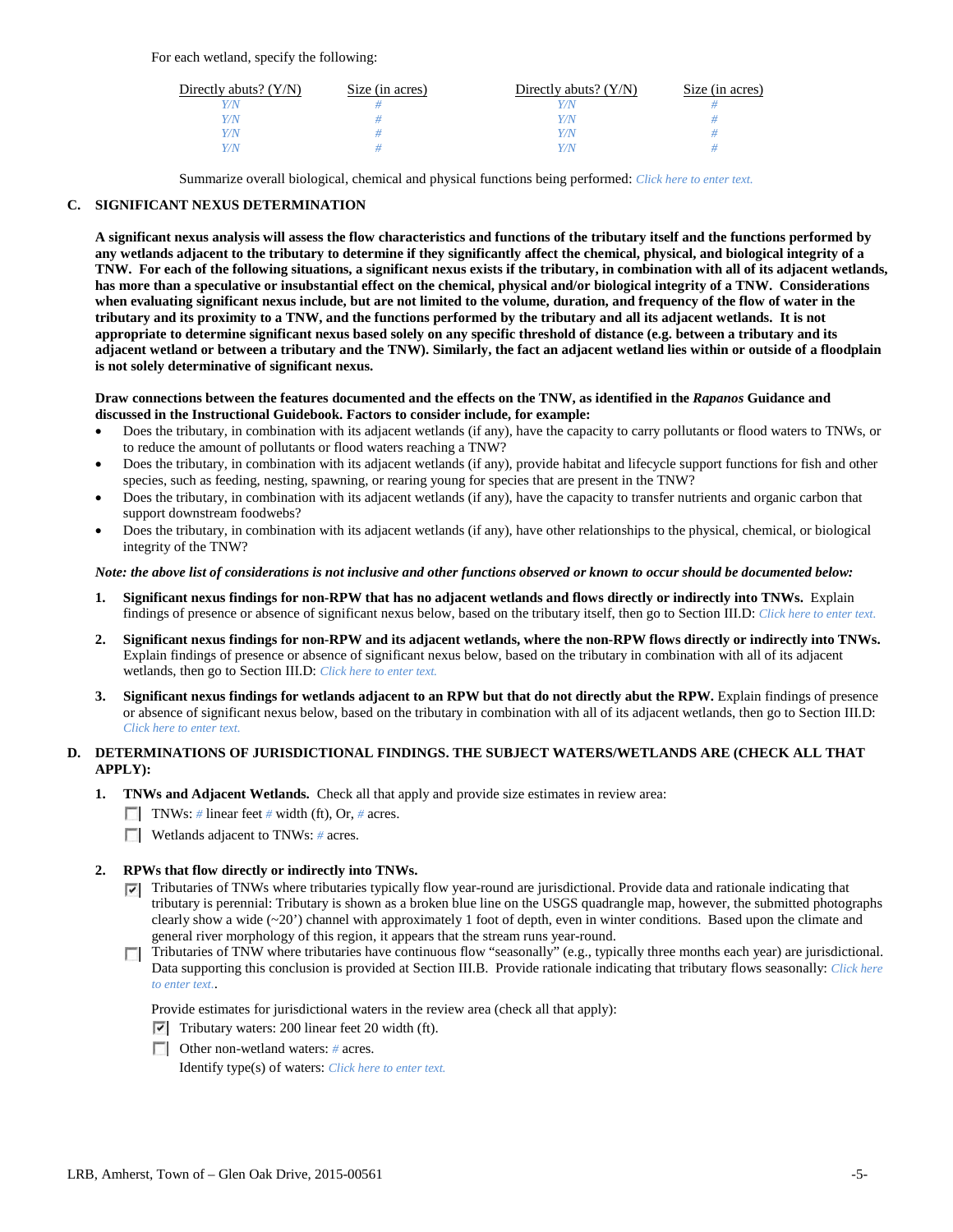# **3. Non-RPWs[8](#page-5-0) that flow directly or indirectly into TNWs.**

Waterbody that is not a TNW or an RPW, but flows directly or indirectly into a TNW, and it has a significant nexus with a TNW is jurisdictional. Data supporting this conclusion is provided at Section III.C.

Provide estimates for jurisdictional waters within the review area (check all that apply):

- **Tributary waters:** # linear feet # width (ft).
- Other non-wetland waters: *#* acres. Identify type(s) of waters: *Click here to enter text.*
- **4. Wetlands directly abutting an RPW that flow directly or indirectly into TNWs.**
	- **Wetlands directly abut RPW and thus are jurisdictional as adjacent wetlands.** 
		- $\Box$  Wetlands directly abutting an RPW where tributaries typically flow year-round. Provide data and rationale indicating that tributary is perennial in Section III.D.2, above. Provide rationale indicating that wetland is directly abutting an RPW: *Click here to enter text.*
		- Wetlands directly abutting an RPW where tributaries typically flow "seasonally." Provide data indicating that  $\Box$ tributary is seasonal in Section III.B and rationale in Section III.D.2, above. Provide rationale indicating that wetland is directly abutting an RPW: *Click here to enter text.*

Provide acreage estimates for jurisdictional wetlands in the review area: *#* acres.

- **5. Wetlands adjacent to but not directly abutting an RPW that flow directly or indirectly into TNWs.**
	- $\Box$  Wetlands that do not directly abut an RPW, but when considered in combination with the tributary to which they are adjacent and with similarly situated adjacent wetlands, have a significant nexus with a TNW are jurisidictional. Data supporting this conclusion is provided at Section III.C.

Provide acreage estimates for jurisdictional wetlands in the review area: *#* acres.

- **6. Wetlands adjacent to non-RPWs that flow directly or indirectly into TNWs.** 
	- Wetlands adjacent to such waters, and have when considered in combination with the tributary to which they are adjacent  $\sim$ and with similarly situated adjacent wetlands, have a significant nexus with a TNW are jurisdictional. Data supporting this conclusion is provided at Section III.C.

Provide estimates for jurisdictional wetlands in the review area: *#* acres.

**7. Impoundments of jurisdictional waters. [9](#page-5-1)**

As a general rule, the impoundment of a jurisdictional tributary remains jurisdictional.

- Demonstrate that impoundment was created from "waters of the U.S.," or
- Demonstrate that water meets the criteria for one of the categories presented above (1-6), or
- n Demonstrate that water is isolated with a nexus to commerce (see E below).
- **E. ISOLATED [INTERSTATE OR INTRA-STATE] WATERS, INCLUDING ISOLATED WETLANDS, THE USE, DEGRADATION OR DESTRUCTION OF WHICH COULD AFFECT INTERSTATE COMMERCE, INCLUDING ANY SUCH WATERS (CHECK ALL THAT APPLY):[10](#page-5-2)**
	- which are or could be used by interstate or foreign travelers for recreational or other purposes.
	- from which fish or shellfish are or could be taken and sold in interstate or foreign commerce.
	- which are or could be used for industrial purposes by industries in interstate commerce.
	- Interstate isolated waters.Explain: *Click here to enter text.*
	- Other factors.Explain: *Click here to enter text.*

#### **Identify water body and summarize rationale supporting determination:** *Click here to enter text.*

Provide estimates for jurisdictional waters in the review area (check all that apply):

- Tributary waters: # linear feet # width (ft).
- Other non-wetland waters: *#* acres.

Identify type(s) of waters: *Click here to enter text.*

Wetlands: *#* acres.

 $\frac{1}{8}$ 

<span id="page-5-0"></span><sup>&</sup>lt;sup>8</sup>See Footnote # 3.<br><sup>9</sup> To complete the analysis refer to the key in Section III.D.6 of the Instructional Guidebook.

<span id="page-5-2"></span><span id="page-5-1"></span><sup>&</sup>lt;sup>10</sup> Prior to asserting or declining CWA jurisdiction based solely on this category, Corps Districts will elevate the action to Corps and EPA HQ for review consistent with the process described in the Corps/EPA *Memorandum Regarding CWA Act Jurisdiction Following Rapanos.*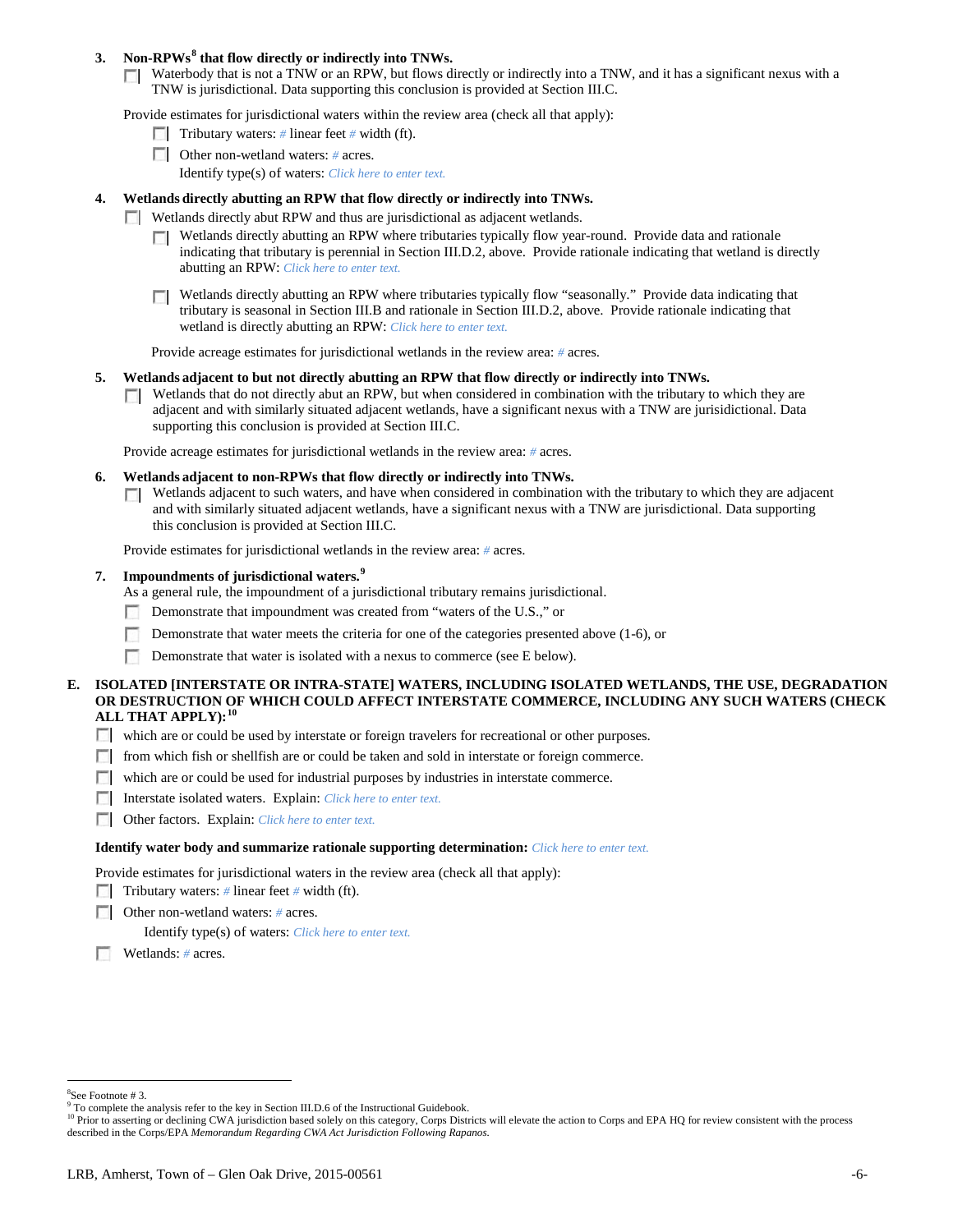| F. |                                                                                                                                                                                                                                                                                                                           | NON-JURISDICTIONAL WATERS, INCLUDING WETLANDS (CHECK ALL THAT APPLY):                                                                                                                                                                                                                                                                                                                                                                                                     |  |  |  |  |
|----|---------------------------------------------------------------------------------------------------------------------------------------------------------------------------------------------------------------------------------------------------------------------------------------------------------------------------|---------------------------------------------------------------------------------------------------------------------------------------------------------------------------------------------------------------------------------------------------------------------------------------------------------------------------------------------------------------------------------------------------------------------------------------------------------------------------|--|--|--|--|
|    | $\Box$                                                                                                                                                                                                                                                                                                                    | If potential wetlands were assessed within the review area, these areas did not meet the criteria in the 1987 Corps of Engineers<br>Wetland Delineation Manual and/or appropriate Regional Supplements.<br>Review area included isolated waters with no substantial nexus to interstate (or foreign) commerce.<br>Prior to the Jan 2001 Supreme Court decision in "SWANCC," the review area would have been regulated based solely on the<br>"Migratory Bird Rule" (MBR). |  |  |  |  |
|    | L.                                                                                                                                                                                                                                                                                                                        | Waters do not meet the "Significant Nexus" standard, where such a finding is required for jurisdiction. Explain: Click here to enter text.                                                                                                                                                                                                                                                                                                                                |  |  |  |  |
|    | п                                                                                                                                                                                                                                                                                                                         | Other: (explain, if not covered above): Click here to enter text.                                                                                                                                                                                                                                                                                                                                                                                                         |  |  |  |  |
|    | Provide acreage estimates for non-jurisdictional waters in the review area, where the sole potential basis of jurisdiction is the MBR factors<br>(i.e., presence of migratory birds, presence of endangered species, use of water for irrigated agriculture), using best professional judgment<br>(check all that apply): |                                                                                                                                                                                                                                                                                                                                                                                                                                                                           |  |  |  |  |
|    | Non-wetland waters (i.e., rivers, streams): # linear feet # width (ft).                                                                                                                                                                                                                                                   |                                                                                                                                                                                                                                                                                                                                                                                                                                                                           |  |  |  |  |
|    | Lakes/ponds: $# \, \text{acres.}$                                                                                                                                                                                                                                                                                         |                                                                                                                                                                                                                                                                                                                                                                                                                                                                           |  |  |  |  |
|    |                                                                                                                                                                                                                                                                                                                           | Other non-wetland waters: # acres. List type of aquatic resource: Click here to enter text                                                                                                                                                                                                                                                                                                                                                                                |  |  |  |  |
|    | Wetlands: # acres.                                                                                                                                                                                                                                                                                                        |                                                                                                                                                                                                                                                                                                                                                                                                                                                                           |  |  |  |  |
|    |                                                                                                                                                                                                                                                                                                                           | Provide acreage estimates for non-jurisdictional waters in the review area that do not meet the "Significant Nexus" standard, where such a<br>finding is required for jurisdiction (check all that apply):<br>Non-wetland waters (i.e., rivers, streams): $\#$ linear feet $\#$ width (ft).                                                                                                                                                                               |  |  |  |  |
|    |                                                                                                                                                                                                                                                                                                                           | Lakes/ponds: $# \, \text{acres.}$                                                                                                                                                                                                                                                                                                                                                                                                                                         |  |  |  |  |
|    |                                                                                                                                                                                                                                                                                                                           | Other non-wetland waters: # acres. List type of aquatic resource: Click here to enter text                                                                                                                                                                                                                                                                                                                                                                                |  |  |  |  |
|    |                                                                                                                                                                                                                                                                                                                           | Wetlands: # acres.                                                                                                                                                                                                                                                                                                                                                                                                                                                        |  |  |  |  |
|    |                                                                                                                                                                                                                                                                                                                           |                                                                                                                                                                                                                                                                                                                                                                                                                                                                           |  |  |  |  |
|    |                                                                                                                                                                                                                                                                                                                           | <b>SECTION IV: DATA SOURCES.</b>                                                                                                                                                                                                                                                                                                                                                                                                                                          |  |  |  |  |
|    |                                                                                                                                                                                                                                                                                                                           | A. SUPPORTING DATA. Data reviewed for JD (check all that apply - checked items shall be included in case file and, where checked and<br>requested, appropriately reference sources below):<br>Maps, plans, plots or plat submitted by or on behalf of the applicant/consultant: Click here to enter text.                                                                                                                                                                 |  |  |  |  |
|    |                                                                                                                                                                                                                                                                                                                           | Data sheets prepared/submitted by or on behalf of the applicant/consultant.                                                                                                                                                                                                                                                                                                                                                                                               |  |  |  |  |
|    |                                                                                                                                                                                                                                                                                                                           | Office concurs with data sheets/delineation report.                                                                                                                                                                                                                                                                                                                                                                                                                       |  |  |  |  |
|    |                                                                                                                                                                                                                                                                                                                           | Office does not concur with data sheets/delineation report.                                                                                                                                                                                                                                                                                                                                                                                                               |  |  |  |  |
|    |                                                                                                                                                                                                                                                                                                                           | Data sheets prepared by the Corps: Click here to enter text.                                                                                                                                                                                                                                                                                                                                                                                                              |  |  |  |  |
|    |                                                                                                                                                                                                                                                                                                                           | Corps navigable waters' study: Click here to enter text.                                                                                                                                                                                                                                                                                                                                                                                                                  |  |  |  |  |
|    |                                                                                                                                                                                                                                                                                                                           | U.S. Geological Survey Hydrologic Atlas: Click here to enter text.                                                                                                                                                                                                                                                                                                                                                                                                        |  |  |  |  |
|    |                                                                                                                                                                                                                                                                                                                           | USGS NHD data.                                                                                                                                                                                                                                                                                                                                                                                                                                                            |  |  |  |  |
|    |                                                                                                                                                                                                                                                                                                                           | USGS 8 and 12 digit HUC maps.                                                                                                                                                                                                                                                                                                                                                                                                                                             |  |  |  |  |
|    | ⊽                                                                                                                                                                                                                                                                                                                         | U.S. Geological Survey map(s). Cite scale & quad name: 1:24000, Clarence Center, NY                                                                                                                                                                                                                                                                                                                                                                                       |  |  |  |  |
|    |                                                                                                                                                                                                                                                                                                                           | USDA Natural Resources Conservation Service Soil Survey. Citation: Click here to enter text.                                                                                                                                                                                                                                                                                                                                                                              |  |  |  |  |
|    | г                                                                                                                                                                                                                                                                                                                         | National wetlands inventory map(s). Cite name: Click here to enter text.                                                                                                                                                                                                                                                                                                                                                                                                  |  |  |  |  |
|    | г                                                                                                                                                                                                                                                                                                                         | State/Local wetland inventory map(s): Click here to enter text.                                                                                                                                                                                                                                                                                                                                                                                                           |  |  |  |  |
|    | п                                                                                                                                                                                                                                                                                                                         | FEMA/FIRM maps: Click here to enter text.<br>100-year Floodplain Elevation is: Click here to enter text. (National Geodectic Vertical Datum of 1929)                                                                                                                                                                                                                                                                                                                      |  |  |  |  |
|    |                                                                                                                                                                                                                                                                                                                           | Photographs: $\triangledown$ Aerial (Name & Date): Google earth, Bing maps                                                                                                                                                                                                                                                                                                                                                                                                |  |  |  |  |
|    | ⊽                                                                                                                                                                                                                                                                                                                         | or $\overline{\smile}$ Other (Name & Date): Submitted by applicant                                                                                                                                                                                                                                                                                                                                                                                                        |  |  |  |  |
|    | г                                                                                                                                                                                                                                                                                                                         | Previous determination(s). File no. and date of response letter: Click here to enter text.                                                                                                                                                                                                                                                                                                                                                                                |  |  |  |  |
|    |                                                                                                                                                                                                                                                                                                                           | Applicable/supporting case law: Click here to enter text.                                                                                                                                                                                                                                                                                                                                                                                                                 |  |  |  |  |
|    | E                                                                                                                                                                                                                                                                                                                         | Applicable/supporting scientific literature: Click here to enter text.                                                                                                                                                                                                                                                                                                                                                                                                    |  |  |  |  |
|    | Е                                                                                                                                                                                                                                                                                                                         | Other information (please specify): Click here to enter text.                                                                                                                                                                                                                                                                                                                                                                                                             |  |  |  |  |
|    |                                                                                                                                                                                                                                                                                                                           |                                                                                                                                                                                                                                                                                                                                                                                                                                                                           |  |  |  |  |

# **B. ADDITIONAL COMMENTS TO SUPPORT JD:** *Click here to enter text.*